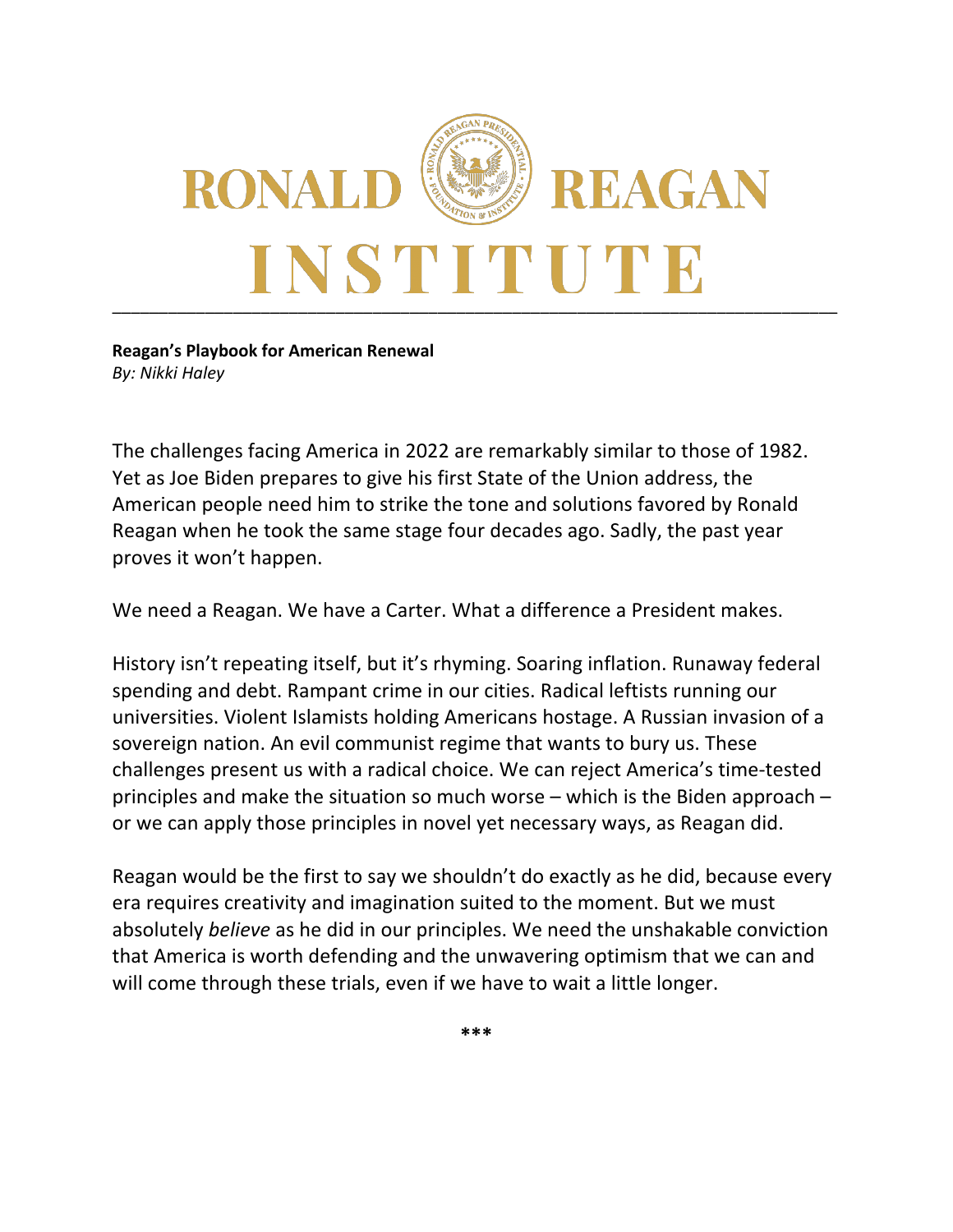"Together, after 50 years of taking power away from the hands of the people in their states and local communities, we have started returning power and resources to them."

That was the central message of Ronald Reagan's 1982 State of the Union. But no such words will come from Joe Biden this month, and probably ever, because his vision for America is profoundly different. Forget the experiment in *self*government. We're living through an experiment in *socialist* government. In a single year, Biden has sought to fundamentally change the relationship between the American people and the federal government. His agenda would make dependency the default and put D.C. in charge of much of our daily life. While the president sells this revolution as giving power to the people, it is nothing of the kind. It can only be accomplished by taking power *from* the people and putting it in the hands of a ruling class in a distant capital.

Unelected and unaccountable bureaucrats have never had more say over where we work, what we buy, how we live – even how we breathe. They spend their days destroying jobs they don't like, hurting families they don't know, and creating one-size-fits-all mandates for situations they can't understand. In the Biden White House, the assumption is that central planners are way smarter than 330 million Americans.

Few beliefs are more wrong-headed. The source of America's peerless progress has always been -- and always will be -- the creative genius of our people, who have turned the impossible into the inevitable time and again. History proves that putting our trust in D.C. is dangerous, but the past isn't the only proof. We need only look at what Biden is trying to do in the present.

America is on the cusp of its first-ever cradle-to-coffin welfare state. Programs once meant for the most vulnerable – like subsidized health care – now cover the middle and even the upper class. Tens of millions of families have been told to expect monthly checks from the IRS, regardless of whether they need them, and the tried-and-true system of requiring work for government support has been all but destroyed. What's worse, each new and expanded entitlement is leading to calls for still more, from free college to free rent. Welcome to the United States of Welfare.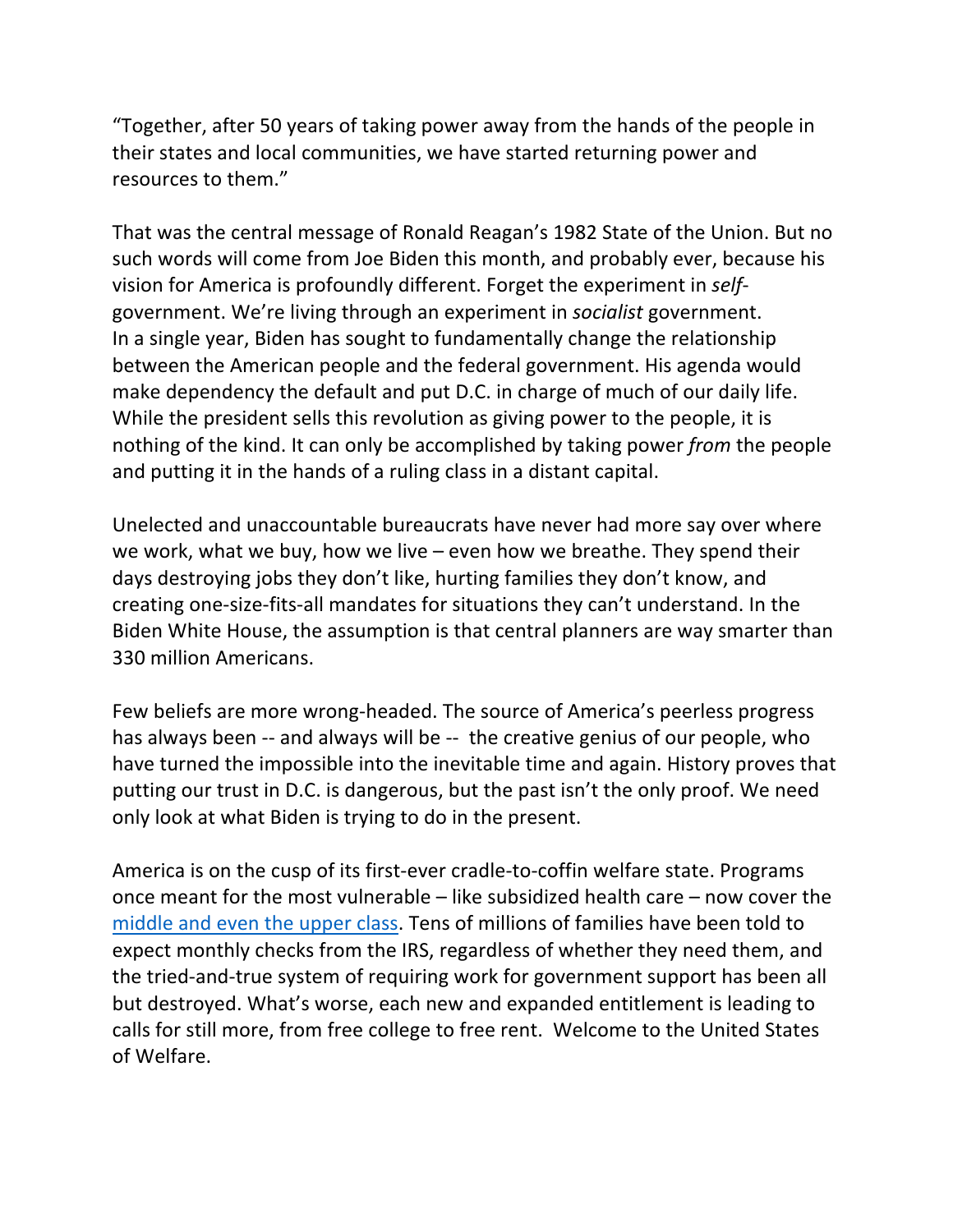The prevailing assumption is that the federal government can and should provide for the people's every want. But that's un-American. Government *can't* give us everything, and it *shouldn't* try. Few things are more dangerous than free people demanding and depending on the generosity of government. Yet that's the message we hear today from our nation's leaders. They're telling a single mom to give up and give in to a life of welfare. They're telling a laid-off worker to stop trying and stay home. They're telling students to expect more from others than they do of themselves. Ultimately, they're telling all of us that we shouldn't bother to dream or dare, because the government's got this.

What's happening right now is a moral tragedy. It has a human cost we can never calculate. But we can calculate the cost in dollars and cents. Not only is the Biden agenda squandering our people's potential, it's also stealing our families' wealth and well-being.

The same thief is trying to pick American's pockets from three different directions. First, the federal government is driving the worst inflation in more than 30 years. Prices are spiraling upward at the gas station, the grocery store, shopping online, and everywhere in between. Costs are rising so fast that paychecks can't keep up, and the typical American is now making *less* than they were before Joe Biden took office.

Then there's taxes. Biden has tried to pass the largest tax hike in American history, and every family in the country would feel the squeeze. Wall Street is supposedly the target, but Main Street would get hammered too, even as momand-pop shops are trying to bounce back from the pandemic. History proves that higher taxes on job creators mean fewer jobs and lower wages for workers, adding insult to the injury of skyrocketing inflation.

Finally, Americans are going to have to pay back the trillions of dollars Joe Biden is adding to the national debt. The out-of-control spending is taking the country nowhere, but it has to come from somewhere, and that's us. With \$30 trillion in debt and trillions more on the way, our children and grandchildren will spend the rest of their lives trying to cover a bill they didn't rack up and can't pay down. If the past year has proved anything, it's that spending trillions of dollars won't solve our problems – it *is* the problem.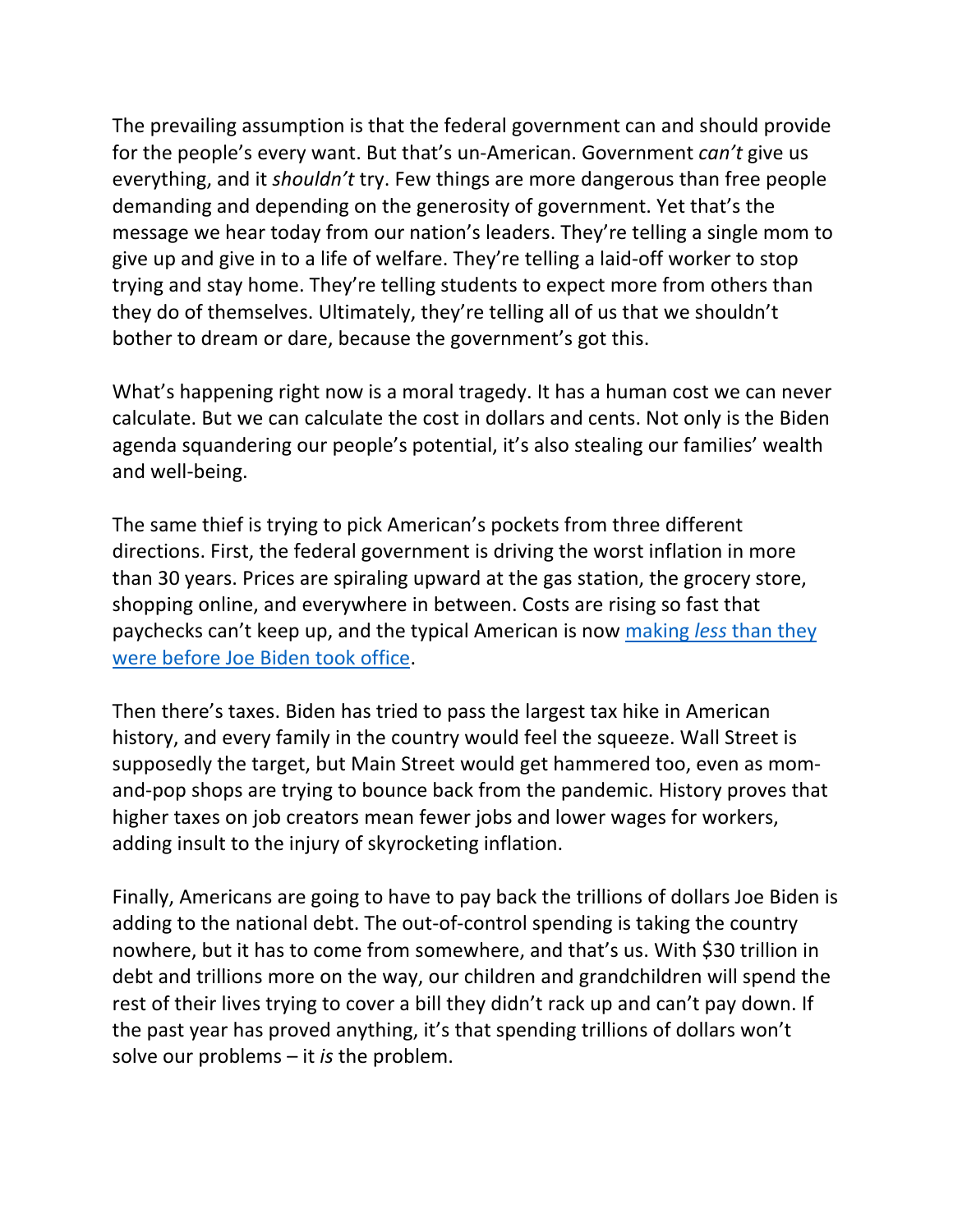Hence the mess America's in. Rather than begin to clean things up, the president will surely use his State of the Union to propose ideas that would make things worse. He'll defend his failed policies while calling for more spending, more taxes, and more control for D.C., all of which means less freedom for Americans. There will be no echoes of 1982. Yet the wisdom of the past is needed in the present, and our national future depends on remembering it.

\*\*\*

Even with the distance of time, Reagan's solutions still ring true.

He spoke of taming inflation by breaking, not boosting, D.C.'s spending habit. He spoke of bringing down gas prices by increasing, not limiting, our ability to achieve energy independence. He called for cutting taxes, not raising them, and slashing red tape instead of strangling families and businesses with mandates and rules. Reagan did exactly that, and the economy boomed. By contrast, Biden is overseeing a limping economy that, month after month, fails to meet even low expectations.

The difference could not be more stark. Biden is creating a welfare state for the middle class, believing it will secure his legacy. Reagan strove to protect entitlements for the least fortunate. Where the 46<sup>th</sup> president has ramped up corporate welfare for politically favored companies, the 40<sup>th</sup> urged cutting corporate welfare.

And while Biden has dramatically expanded the size and scope of government, Reagan asked Congress to dismantle entire departments. While lawmakers failed to act on this noble idea, it has only grown more imperative. Every federal agency claims to be indispensable for our republic, but only a fraction are. Most Americans have no idea what the bloated bureaucracy in D.C. actually does. If we don't know it, we probably don't need it, and we definitely won't miss it.

These policies mean taking power away from Washington. But it's equally important to give that power back to its rightful owners. That means the people, who know how to spend money better than politicians ever could. It also means returning power to the states, something Reagan emphasized at length in 1982. He pointed out that Washington's gobbling up of power made "our citizens feel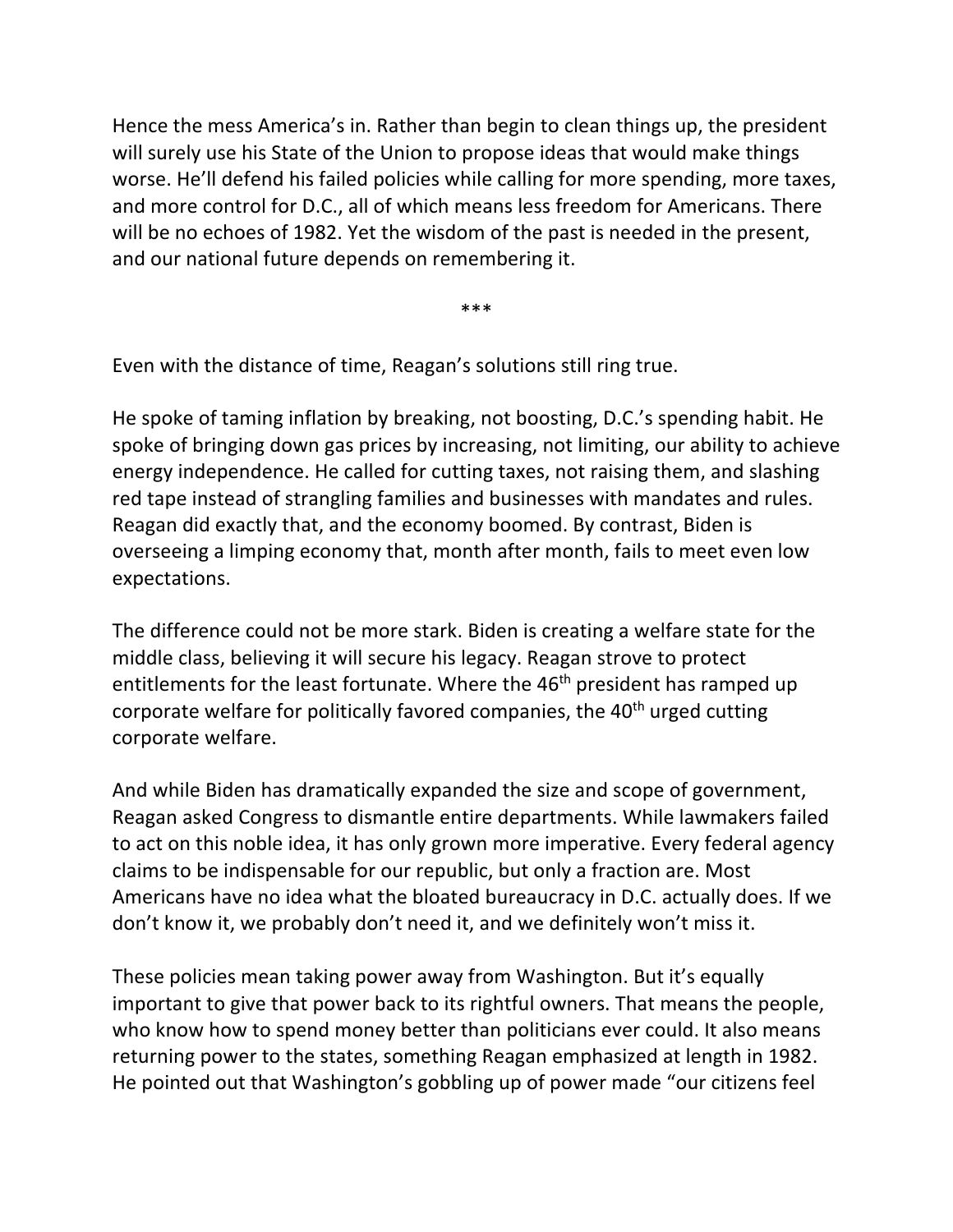they've lost control of even the most basic decisions made about the essential services of government, such as schools, welfare, roads, and even garbage collection." That feeling is only stronger now, because D.C. is once again trying to do things best left to states.

I encountered that reality as Governor of South Carolina. My job was to make our state a better place to live, work, and raise a family, yet the federal government was our biggest barrier to success. It constantly tried to stop me from passing the reforms our state and citizens needed.

Take just one example: My welfare-to-work program helped 20,000 vulnerable people find jobs, but we could have helped countless more if the feds gave us more flexibility. And when companies like Boeing chose our state for new factories, the Obama administration sued to stop it. Jobs, education, the environment, you name it: we made great strides, but we could have done even more if Washington had less power and South Carolina had more. States know their citizens' needs. They deserve the freedom to meet them.

Reagan made clear in 1982 that taking these steps would not be easy. He also warned that progress would take time, given how much damage he had to undo. Reagan got to work on the fixes, but 40 years later, Joe Biden is still breaking everything he can. He has three more years to make things worse.

The rest of us have a duty to show the country a path out of this mess. Stop the reckless spending. Unshackle the states. Unleash job creators and everyday people by restoring their freedom.

**\*\*\***

No matter the growing turbulence abroad, Biden is sure to spend most of his speech on his domestic agenda. Reagan did the same thing. Yet the 40th president's brief comments on foreign affairs are as applicable now as they were then. Look no further than his call for "regaining the respect of America's allies and adversaries alike."

America has gone from global leader to global laughingstock on Biden's watch. While there are many reasons for this swift collapse, the withdrawal from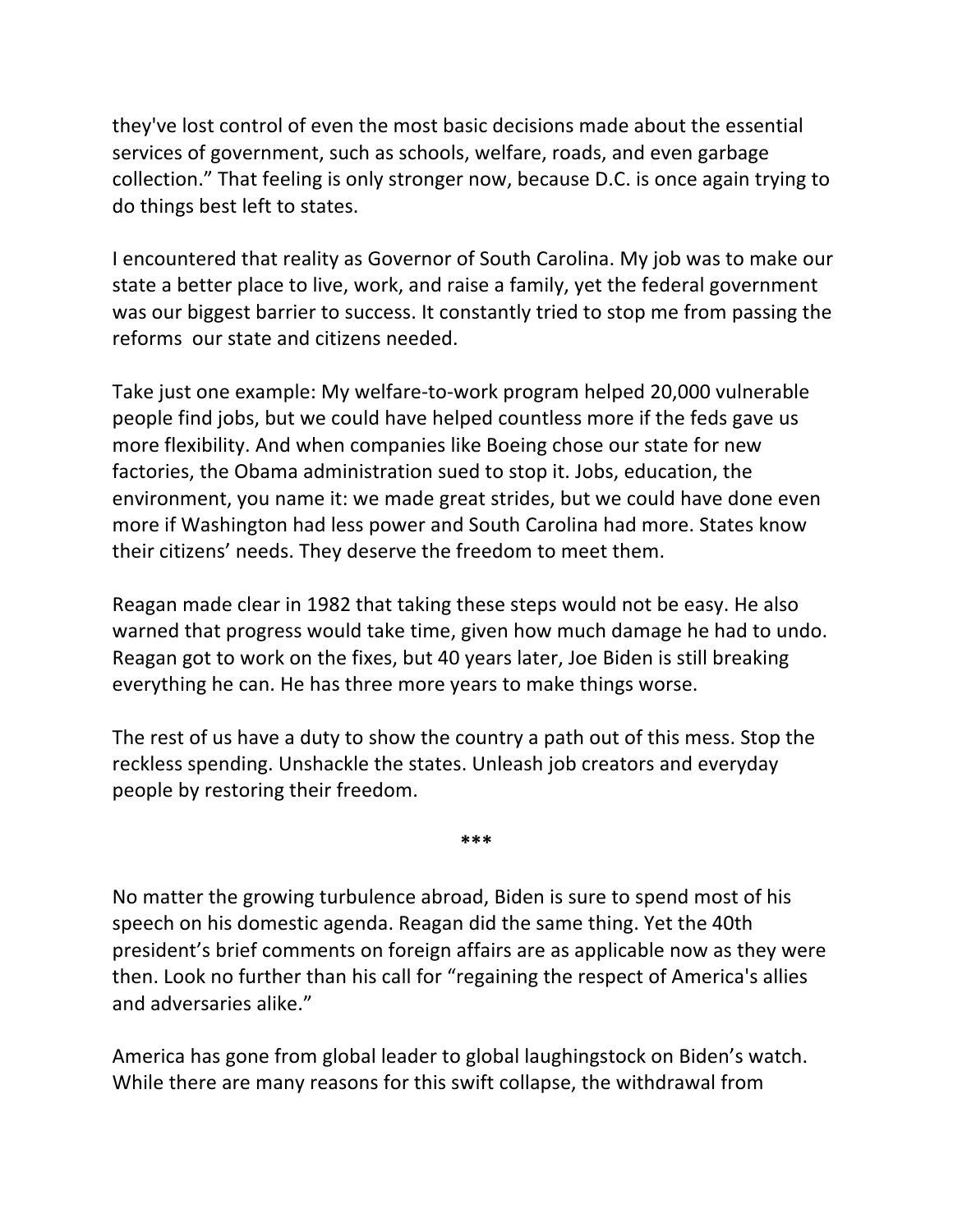Afghanistan stands out. The Commander-in-Chief threw away two decades of service and sacrifice by America's heroes, including my husband. By letting Afghanistan fall to terrorists, Biden has insulted our friends and emboldened our enemies.

The United Kingdom – America's closest ally – censured Joe Biden. Our NATO allies ask why they supported the War in Afghanistan, and worse, wonder whether America is really committed to Europe's security. Our allies and partners on the other side of the world ask the same thing. Japan, Taiwan, Australia, and others worry that American strength and courage are fading at the worst possible moment.

Our enemies think so. The dust had hardly settled in Kabul before Iran, Russia, and China ramped up their aggression. Iran is doubling down on its nuclear program and support for terrorism. Russia has invaded Ukraine, throwing Europe into chaos and testing NATO's resolve, and Vladimir Putin is trying to recreate the Soviet Union.

And then there's Communist China. China is the single biggest foreign threat to America's future, and in the withdrawal from Afghanistan, Biden gave China its single biggest opening to strengthen itself at our expense. In every capital on earth, China is whispering to foreign leaders that America's era is over and the Chinese century has begun. From Asia to Africa to South America and beyond, Beijing boosts the Belt and Road Initiative to ensure its dominance of the global economy.

Most concerning is China's military buildup. It already has weapons America lacks and its armed forces are being designed to defeat us. China's daily threats to invade Taiwan are not idle, but a signal of Beijing's intent. The Communist Party is preparing for war – a war it believes it can finally win.

Only American strength can stop China's aggression. Reagan knew as much in the struggle against the Soviet Union. In 1982, he called for a "substantial program to enhance our military forces." Yet today we have a president who proposed *cutting* funding for the military. At a time when America needs renewed strength, Biden is making us weaker.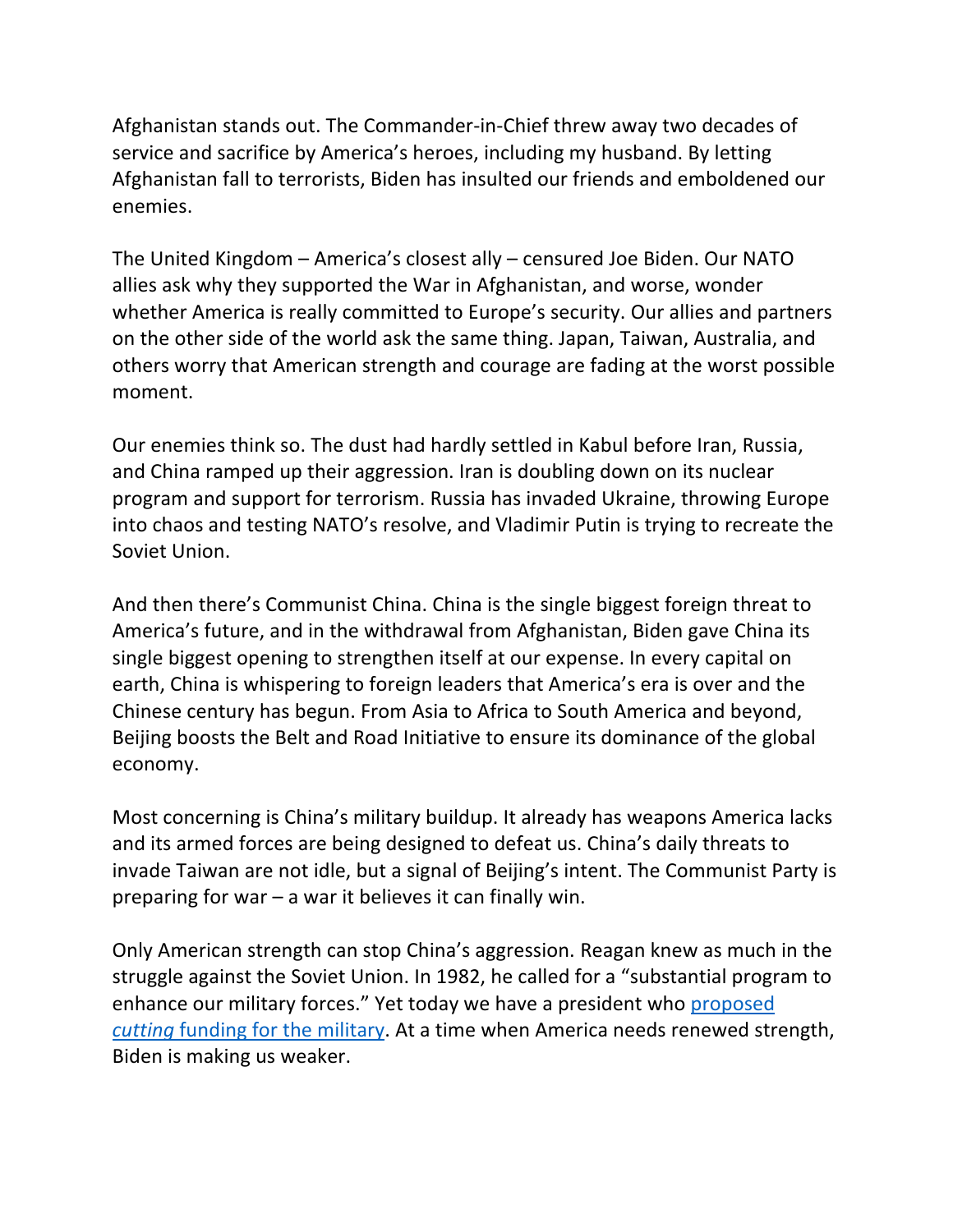Now is the time to invest in our military, keeping it ten steps ahead of the Chinese threat. And military strength isn't all we need. Moral clarity matters even more.

Forty years ago, Ronald Reagan called for a "recognition of what the Soviet empire is about" – something the political establishment refused to do. We need a similar recognition about China's regime. Communist China is the focal point of evil in the 21st Century. It does not want to compete with freedom and democracy. It wants to destroy freedom and democracy, especially in America.

We can never let that happen. To defeat this enemy, we must call it what it is. And once we have moral clarity, we can finally marshal our economic strength and military might to leave Communist China on the ash-heap of history.

\*\*\*

When Reagan called for a national renewal, at home and abroad, he summoned Americans to believe in our country and bring out its best. That patriotic, can-do spirit must be rallied once more, but the task is much harder in 2022 than it was 1982. People aren't just losing faith in our future. They're losing faith in America itself.

We are living through a crisis of self-loathing. Every day, more and more of our fellow citizens think that living here is a curse, not a blessing. You hear it on the news. You read it on social media. You see it in rage and riots on our streets. There is a growing sense, endorsed by many in power in D.C., that America isn't worth renewing because it's always been rotten to the core.

This crisis did not come about naturally. It was deliberately stoked by people who despise America's guiding principles and want to rebuild the country on a radically different foundation. What started at colleges has now spread to K-12 classrooms, corporate boardrooms, media green rooms, and the backrooms of government at every level. The situation is much worse than "woke culture" or "critical race theory." We've come to a place where the President of the United States says America is tainted by systemic racism, and virtually the entire Democratic Party agrees.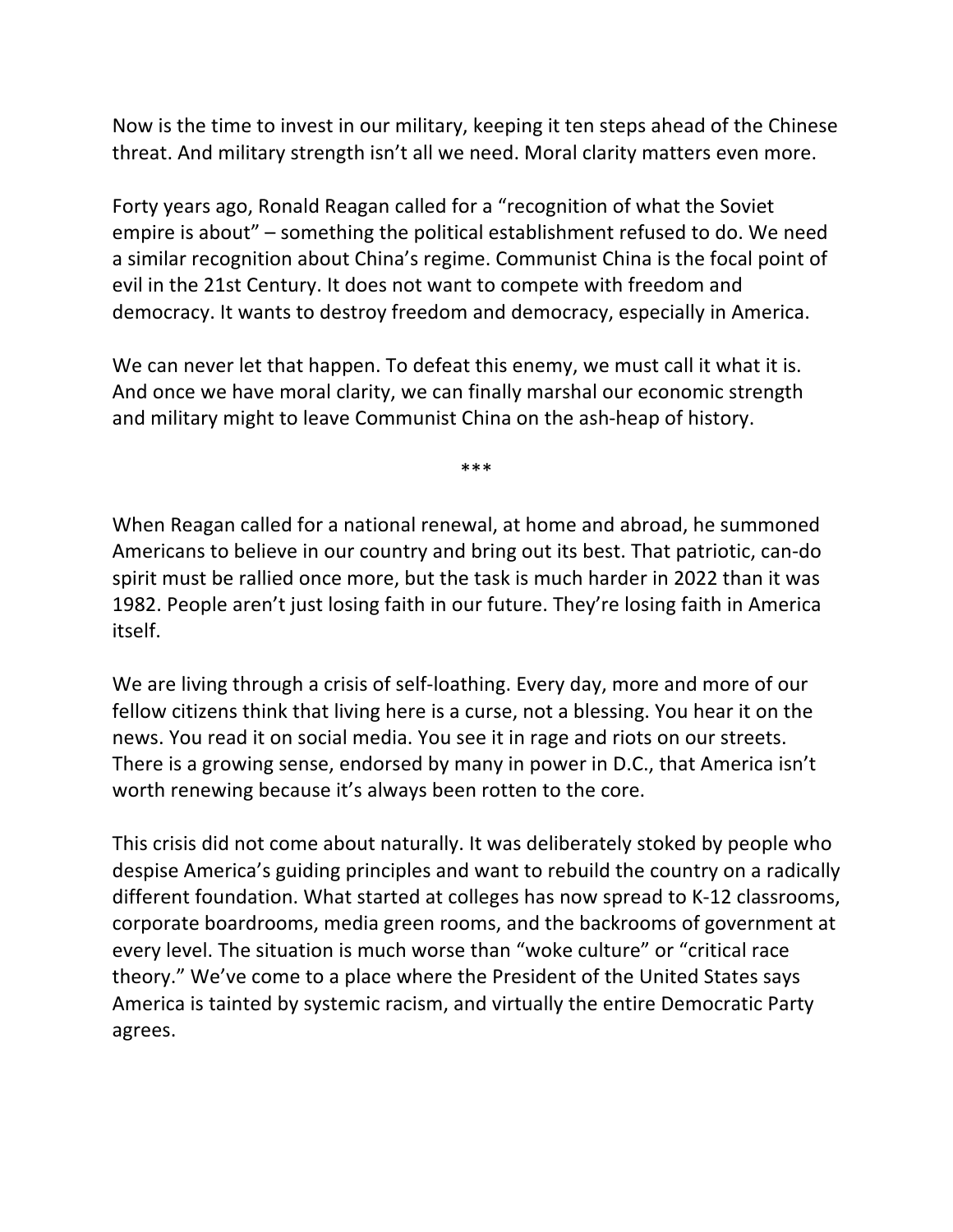It's a stunning claim with staggering implications. If America's principles are inherently racist, then a completely new set of principles is needed. Sure enough, we're now told that liberty, free speech, equality, and the rule of law are tools of oppression and therefore on the outs. Government control, censorship, discrimination, and the raw exercise of power are in. The Biden agenda unquestionably trends in that dangerous direction.

Nothing threatens America more than this national self-loathing – not even Communist China. We won't defend our country if our people think it's indefensible. We won't rebuild our economy or regain our global strength if we deny the principles that form our national foundation. Most of all, if we refuse to admit the progress we've made, we won't move America even closer to its promise of liberty and justice for all.

America is a magnificent work in a progress. It deserves our love and demands our hard work. Students should be taught the flaws of our history, but also the greatness of it. CEOs should be exhorted to build up our country, not tear it down. Ultimately, every citizen of these United States should be reminded that while America isn't perfect, the principles at the heart of America are perfect, and the time has come to apply them more fully.

That's our national story, after all. America's promise sparked a fire in the hearts of Frederick Douglass, Abraham Lincoln, and the abolitionists who ended slavery. It moved the minds of Elizabeth Cady Stanton, Susan B. Anthony, the suffragettes, and all who've made women's rights a reality. That promise filled the air when Martin Luther King, Jr. told us of his dream. It was made more real with the end of segregation and the victory of civil rights. And I've seen America's promise unfold in my own life.

I'm the proud daughter of Indian immigrants. We were the only Indian family in our small, rural Southern town, population 2,500. My dad wore a turban and still does to this day. My mom wore a sari. Nobody knew who we were, what we were, or why we were there. I was a brown girl in a black-and-white world. Every day, my family faced stares, whispers, suspicion, and exclusion.

But then something very American happened. Slowly, those stares turned into smiles. Those whispers turned into words of friendship. We went from being left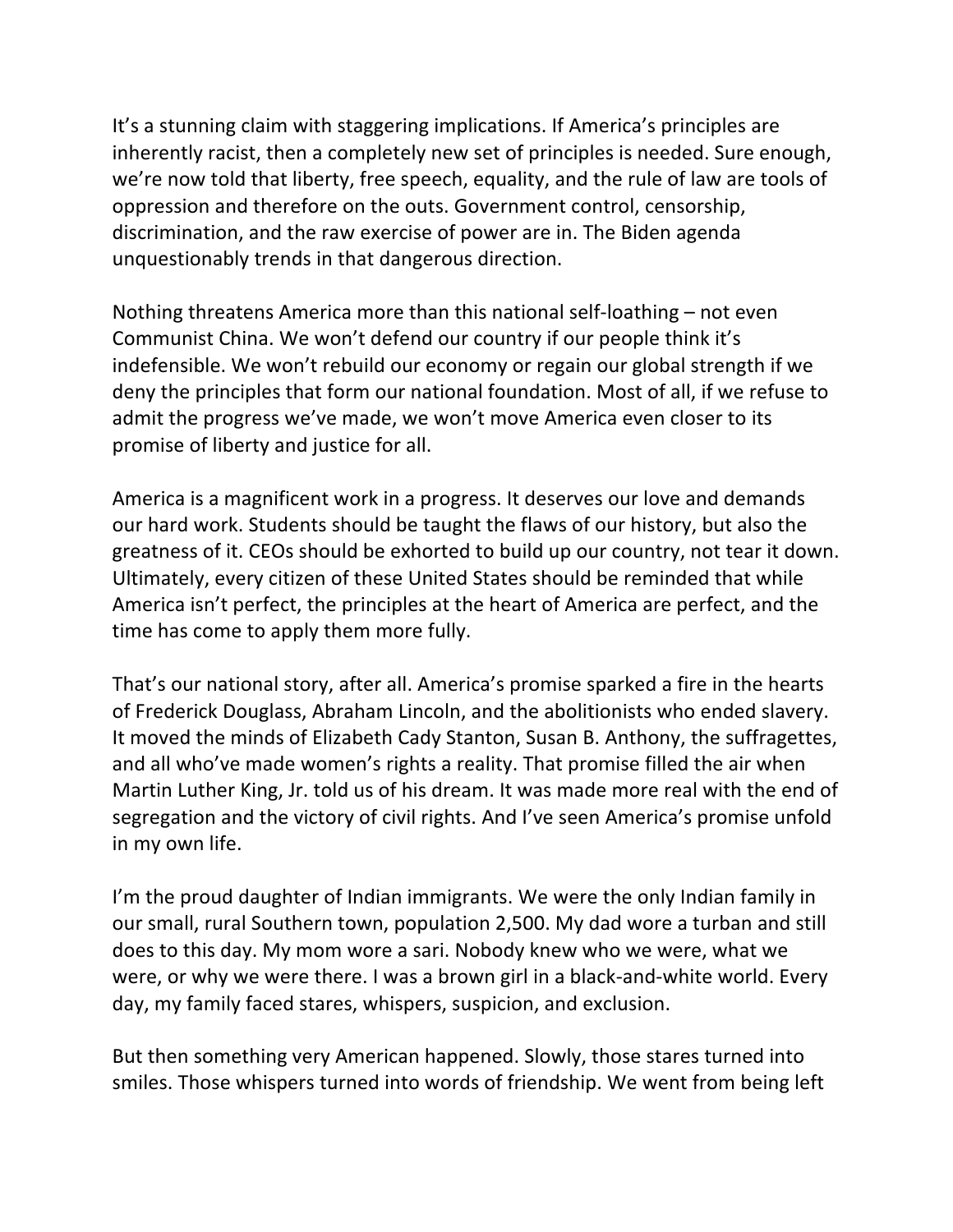out to welcomed in. Not every day was great. But nearly every day was better than the one before. I haven't just seen the American story. I've lived the American story. And take it from me, the first female governor of South Carolina and the first *minority* female governor in the United States: America is not a racist country.

This truth must be said – loudly, clearly, and constantly – especially when leaders like Joe Biden say the opposite. We can all do more to water the seed of patriotism and tend to the future of the greatest nation the world has ever known.

\*\*\*

When Reagan addressed Congress in 1982, America's recovery had begun, on the home front, on the world stage, and in the people's hearts and minds. It was still a tough time, but the difficulties of the past were starting to fade, and Americans began to face the future with hope – a hope that, in hindsight, we know was well placed.

As Joe Biden prepares for the 2022 State of the Union, the situation is very different. We are in the middle of tough times, not at their end. But we still have hope. Americans know we can do better, and when given the chance, we will choose better than the failed leadership on display in Washington. We already are.

Before the American people put their faith in Ronald Reagan's optimistic vision, they rejected Jimmy Carter's message of national decline. In the 1978 midterms, Republicans made gains in the House and the Senate and won governor's races across the nation. Those victories paved the way for Reagan's triumph in 1980. A similar groundswell is building now, and it's already shifting our country in the right direction.

Just two months ago, our fellow Americans voted for a new direction in the Virginia governor's race. They nearly toppled New Jersey's liberal governor – a race few people thought would be close – and chose common sense over crime and chaos in New York City, Minneapolis, and Seattle. Nationwide, the message